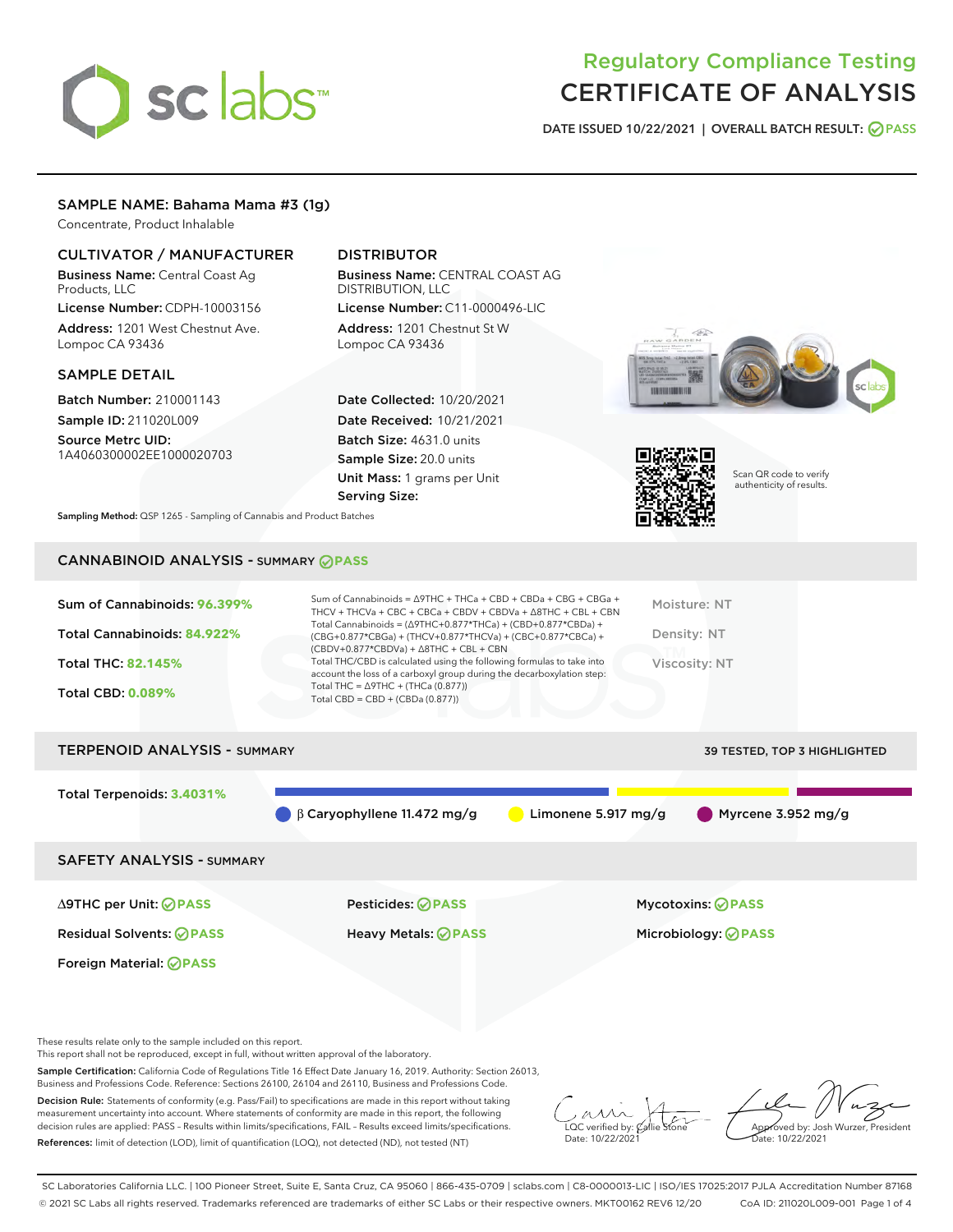



BAHAMA MAMA #3 (1G) | DATE ISSUED 10/22/2021 | OVERALL BATCH RESULT: 2 PASS

#### CANNABINOID TEST RESULTS - 10/22/2021 2 PASS

Tested by high-performance liquid chromatography with diode-array detection (HPLC-DAD). **Method:** QSP 1157 - Analysis of Cannabinoids by HPLC-DAD

#### TOTAL CANNABINOIDS: **84.922%**

Total Cannabinoids (Total THC) + (Total CBD) + (Total CBG) + (Total THCV) + (Total CBC) + (Total CBDV) + ∆8THC + CBL + CBN

TOTAL THC: **82.145%** Total THC (∆9THC+0.877\*THCa)

TOTAL CBD: **0.089%**

Total CBD (CBD+0.877\*CBDa)

TOTAL CBG: 1.792% Total CBG (CBG+0.877\*CBGa)

TOTAL THCV: 0.358% Total THCV (THCV+0.877\*THCVa)

TOTAL CBC: 0.538% Total CBC (CBC+0.877\*CBCa)

TOTAL CBDV: ND Total CBDV (CBDV+0.877\*CBDVa)

| <b>COMPOUND</b>  | LOD/LOQ<br>(mg/g)          | <b>MEASUREMENT</b><br><b>UNCERTAINTY</b><br>mg/g | <b>RESULT</b><br>(mg/g) | <b>RESULT</b><br>(%) |
|------------------|----------------------------|--------------------------------------------------|-------------------------|----------------------|
| <b>THCa</b>      | 0.05/0.14                  | ±23.230                                          | 903.89                  | 90.389               |
| <b>A9THC</b>     | 0.06 / 0.26                | ±0.989                                           | 28.74                   | 2.874                |
| <b>CBGa</b>      | 0.1 / 0.2                  | ±0.94                                            | 18.0                    | 1.80                 |
| <b>CBCa</b>      | 0.07/0.28                  | ±0.300                                           | 6.14                    | 0.614                |
| <b>THCVa</b>     | 0.07/0.20                  | ±0.195                                           | 4.08                    | 0.408                |
| <b>CBG</b>       | 0.06/0.19                  | ±0.084                                           | 2.13                    | 0.213                |
| <b>CBDa</b>      | 0.02/0.19                  | ±0.029                                           | 1.01                    | 0.101                |
| $\triangle$ 8THC | 0.1 / 0.4                  | N/A                                              | <b>ND</b>               | <b>ND</b>            |
| <b>THCV</b>      | 0.1/0.2                    | N/A                                              | <b>ND</b>               | <b>ND</b>            |
| <b>CBD</b>       | 0.07/0.29                  | N/A                                              | <b>ND</b>               | <b>ND</b>            |
| <b>CBDV</b>      | 0.04 / 0.15                | N/A                                              | <b>ND</b>               | <b>ND</b>            |
| <b>CBDVa</b>     | 0.03 / 0.53                | N/A                                              | <b>ND</b>               | <b>ND</b>            |
| <b>CBL</b>       | 0.06 / 0.24                | N/A                                              | <b>ND</b>               | <b>ND</b>            |
| <b>CBN</b>       | 0.1/0.3                    | N/A                                              | <b>ND</b>               | <b>ND</b>            |
| <b>CBC</b>       | 0.2 / 0.5                  | N/A                                              | <b>ND</b>               | <b>ND</b>            |
|                  | <b>SUM OF CANNABINOIDS</b> |                                                  | 963.99 mg/g             | 96.399%              |

#### **UNIT MASS: 1 grams per Unit**

| ∆9THC per Unit                        | 1120 per-package limit     | 28.74 mg/unit<br><b>PASS</b> |  |  |
|---------------------------------------|----------------------------|------------------------------|--|--|
| <b>Total THC per Unit</b>             |                            | 821.45 mg/unit               |  |  |
| <b>CBD per Unit</b>                   |                            | <b>ND</b>                    |  |  |
| <b>Total CBD per Unit</b>             |                            | $0.89$ mg/unit               |  |  |
| Sum of Cannabinoids<br>per Unit       |                            | 963.99 mg/unit               |  |  |
| <b>Total Cannabinoids</b><br>per Unit |                            | 849.22 mg/unit               |  |  |
| <b>MOISTURE TEST RESULT</b>           | <b>DENSITY TEST RESULT</b> | <b>VISCOSITY TEST RESULT</b> |  |  |

Not Tested

Not Tested

Not Tested

#### TERPENOID TEST RESULTS - 10/22/2021

Terpene analysis utilizing gas chromatography-flame ionization detection (GC-FID). **Method:** QSP 1192 - Analysis of Terpenoids by GC-FID

| <b>COMPOUND</b>         | LOD/LOQ<br>(mg/g) | <b>MEASUREMENT</b><br><b>UNCERTAINTY</b><br>mg/g | <b>RESULT</b><br>(mg/g)                         | <b>RESULT</b><br>(%) |
|-------------------------|-------------------|--------------------------------------------------|-------------------------------------------------|----------------------|
| $\beta$ Caryophyllene   | 0.004 / 0.012     | ±0.4084                                          | 11.472                                          | 1.1472               |
| Limonene                | 0.005 / 0.016     | ±0.0846                                          | 5.917                                           | 0.5917               |
| <b>Myrcene</b>          | 0.008 / 0.025     | ±0.0510                                          | 3.952                                           | 0.3952               |
| $\alpha$ Humulene       | 0.009 / 0.029     | ±0.1023                                          | 3.188                                           | 0.3188               |
| $\alpha$ Bisabolol      | 0.008 / 0.026     | ±0.0714                                          | 1.337                                           | 0.1337               |
| Fenchol                 | 0.010 / 0.034     | ±0.0352                                          | 0.909                                           | 0.0909               |
| <b>Terpineol</b>        | 0.016 / 0.055     | ±0.0556                                          | 0.905                                           | 0.0905               |
| Ocimene                 | 0.011 / 0.038     | ±0.0274                                          | 0.853                                           | 0.0853               |
| Linalool                | 0.009 / 0.032     | ±0.0321                                          | 0.845                                           | 0.0845               |
| $\beta$ Pinene          | 0.004 / 0.014     | ±0.0080                                          | 0.700                                           | 0.0700               |
| Terpinolene             | 0.008 / 0.026     | ±0.0133                                          | 0.651                                           | 0.0651               |
| Nerolidol               | 0.009 / 0.028     | ±0.0373                                          | 0.593                                           | 0.0593               |
| $\alpha$ Pinene         | 0.005 / 0.017     | ±0.0048                                          | 0.556                                           | 0.0556               |
| Caryophyllene<br>Oxide  | 0.010 / 0.033     | ±0.0181                                          | 0.394                                           | 0.0394               |
| Guaiol                  | 0.009 / 0.030     | ±0.0186                                          | 0.394                                           | 0.0394               |
| trans-β-Farnesene       | 0.008 / 0.025     | ±0.0127                                          | 0.358                                           | 0.0358               |
| Valencene               | 0.009 / 0.030     | ±0.0215                                          | 0.312                                           | 0.0312               |
| <b>Borneol</b>          | 0.005 / 0.016     | ±0.0092                                          | 0.220                                           | 0.0220               |
| Fenchone                | 0.009 / 0.028     | ±0.0045                                          | 0.156                                           | 0.0156               |
| Camphene                | 0.005 / 0.015     | ±0.0009                                          | 0.079                                           | 0.0079               |
| <b>Geranyl Acetate</b>  | 0.004 / 0.014     | ±0.0031                                          | 0.074                                           | 0.0074               |
| Sabinene Hydrate        | 0.006 / 0.022     | ±0.0014                                          | 0.037                                           | 0.0037               |
| Citronellol             | 0.003 / 0.010     | ±0.0018                                          | 0.037                                           | 0.0037               |
| $\gamma$ Terpinene      | 0.006 / 0.018     | ±0.0005                                          | 0.030                                           | 0.0030               |
| Geraniol                | 0.002 / 0.007     | ±0.0013                                          | 0.029                                           | 0.0029               |
| $\alpha$ Terpinene      | 0.005 / 0.017     | ±0.0003                                          | 0.020                                           | 0.0020               |
| Nerol                   | 0.003 / 0.011     | ±0.0006                                          | 0.013                                           | 0.0013               |
| $\alpha$ Phellandrene   | 0.006 / 0.020     | N/A                                              | <loq< th=""><th><loq< th=""></loq<></th></loq<> | <loq< th=""></loq<>  |
| 3 Carene                | 0.005 / 0.018     | N/A                                              | <loq< th=""><th><loq< th=""></loq<></th></loq<> | <loq< th=""></loq<>  |
| Eucalyptol              | 0.006 / 0.018     | N/A                                              | <loq< th=""><th><loq< th=""></loq<></th></loq<> | <loq< th=""></loq<>  |
| Sabinene                | 0.004 / 0.014     | N/A                                              | ND                                              | <b>ND</b>            |
| p-Cymene                | 0.005 / 0.016     | N/A                                              | ND                                              | ND                   |
| (-)-Isopulegol          | 0.005 / 0.016     | N/A                                              | ND                                              | <b>ND</b>            |
| Camphor                 | 0.006 / 0.019     | N/A                                              | <b>ND</b>                                       | <b>ND</b>            |
| Isoborneol              | 0.004 / 0.012     | N/A                                              | ND                                              | ND                   |
| Menthol                 | 0.008 / 0.025     | N/A                                              | ND                                              | ND                   |
| R-(+)-Pulegone          | 0.003 / 0.011     | N/A                                              | <b>ND</b>                                       | <b>ND</b>            |
| $\alpha$ Cedrene        | 0.005 / 0.016     | N/A                                              | ND                                              | ND                   |
| Cedrol                  | 0.008 / 0.027     | N/A                                              | <b>ND</b>                                       | ND                   |
| <b>TOTAL TERPENOIDS</b> |                   |                                                  | 34.031 mg/g                                     | 3.4031%              |

SC Laboratories California LLC. | 100 Pioneer Street, Suite E, Santa Cruz, CA 95060 | 866-435-0709 | sclabs.com | C8-0000013-LIC | ISO/IES 17025:2017 PJLA Accreditation Number 87168 © 2021 SC Labs all rights reserved. Trademarks referenced are trademarks of either SC Labs or their respective owners. MKT00162 REV6 12/20 CoA ID: 211020L009-001 Page 2 of 4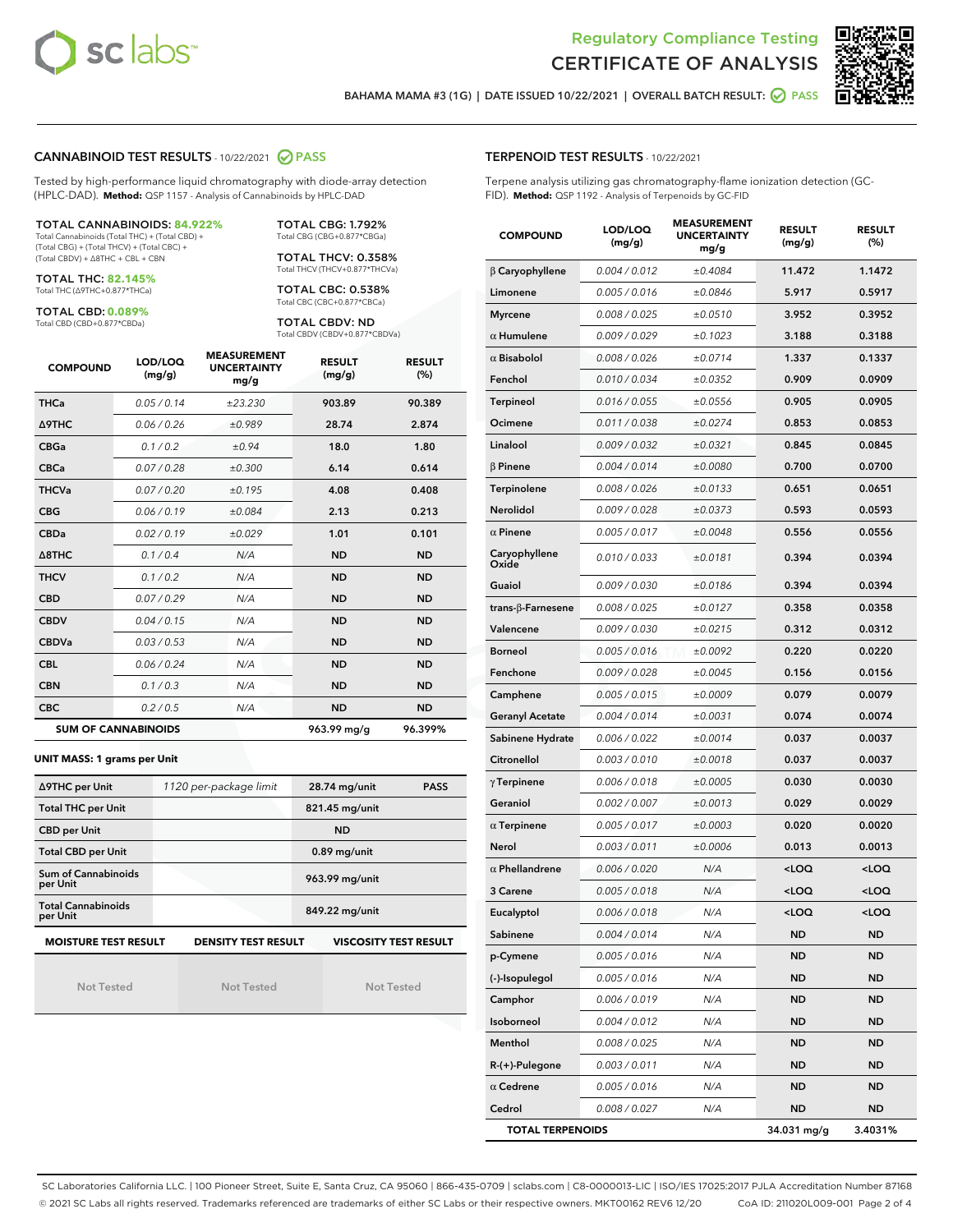



BAHAMA MAMA #3 (1G) | DATE ISSUED 10/22/2021 | OVERALL BATCH RESULT:  $\bigcirc$  PASS

# CATEGORY 1 PESTICIDE TEST RESULTS - 10/22/2021 2 PASS

Pesticide and plant growth regulator analysis utilizing high-performance liquid chromatography-mass spectrometry (HPLC-MS) or gas chromatography-mass spectrometry (GC-MS). \*GC-MS utilized where indicated. **Method:** QSP 1212 - Analysis of Pesticides and Mycotoxins by LC-MS or QSP 1213 - Analysis of Pesticides by GC-MS

| <b>COMPOUND</b>             | LOD/LOQ<br>$(\mu g/g)$ | <b>ACTION</b><br><b>LIMIT</b><br>$(\mu g/g)$ | <b>MEASUREMENT</b><br><b>UNCERTAINTY</b><br>µg/g | <b>RESULT</b><br>$(\mu g/g)$ | <b>RESULT</b> |
|-----------------------------|------------------------|----------------------------------------------|--------------------------------------------------|------------------------------|---------------|
| Aldicarb                    | 0.03 / 0.08            | $\geq$ LOD                                   | N/A                                              | <b>ND</b>                    | <b>PASS</b>   |
| Carbofuran                  | 0.02/0.05              | $\geq$ LOD                                   | N/A                                              | <b>ND</b>                    | <b>PASS</b>   |
| Chlordane*                  | 0.03 / 0.08            | $\ge$ LOD                                    | N/A                                              | <b>ND</b>                    | <b>PASS</b>   |
| Chlorfenapyr*               | 0.03/0.10              | $\ge$ LOD                                    | N/A                                              | <b>ND</b>                    | <b>PASS</b>   |
| Chlorpyrifos                | 0.02 / 0.06            | $\ge$ LOD                                    | N/A                                              | <b>ND</b>                    | <b>PASS</b>   |
| Coumaphos                   | 0.02 / 0.07            | $\ge$ LOD                                    | N/A                                              | <b>ND</b>                    | <b>PASS</b>   |
| Daminozide                  | 0.02 / 0.07            | $\ge$ LOD                                    | N/A                                              | <b>ND</b>                    | <b>PASS</b>   |
| <b>DDVP</b><br>(Dichlorvos) | 0.03/0.09              | $\ge$ LOD                                    | N/A                                              | <b>ND</b>                    | <b>PASS</b>   |
| Dimethoate                  | 0.03/0.08              | $\ge$ LOD                                    | N/A                                              | <b>ND</b>                    | <b>PASS</b>   |
| Ethoprop(hos)               | 0.03/0.10              | $\ge$ LOD                                    | N/A                                              | <b>ND</b>                    | <b>PASS</b>   |
| Etofenprox                  | 0.02 / 0.06            | $\ge$ LOD                                    | N/A                                              | <b>ND</b>                    | <b>PASS</b>   |
| Fenoxycarb                  | 0.03/0.08              | $\ge$ LOD                                    | N/A                                              | <b>ND</b>                    | <b>PASS</b>   |
| Fipronil                    | 0.03 / 0.08            | $\ge$ LOD                                    | N/A                                              | <b>ND</b>                    | <b>PASS</b>   |
| Imazalil                    | 0.02 / 0.06            | $\ge$ LOD                                    | N/A                                              | <b>ND</b>                    | <b>PASS</b>   |
| <b>Methiocarb</b>           | 0.02 / 0.07            | $\ge$ LOD                                    | N/A                                              | <b>ND</b>                    | <b>PASS</b>   |
| Methyl<br>parathion         | 0.03/0.10              | $\ge$ LOD                                    | N/A                                              | <b>ND</b>                    | <b>PASS</b>   |
| <b>Mevinphos</b>            | 0.03/0.09              | $\ge$ LOD                                    | N/A                                              | <b>ND</b>                    | <b>PASS</b>   |
| Paclobutrazol               | 0.02 / 0.05            | $\ge$ LOD                                    | N/A                                              | <b>ND</b>                    | <b>PASS</b>   |
| Propoxur                    | 0.03/0.09              | $\ge$ LOD                                    | N/A                                              | <b>ND</b>                    | <b>PASS</b>   |
| Spiroxamine                 | 0.03/0.08              | $\ge$ LOD                                    | N/A                                              | <b>ND</b>                    | <b>PASS</b>   |
| <b>Thiacloprid</b>          | 0.03/0.10              | $\ge$ LOD                                    | N/A                                              | <b>ND</b>                    | <b>PASS</b>   |
|                             |                        |                                              |                                                  |                              |               |

# CATEGORY 2 PESTICIDE TEST RESULTS - 10/22/2021 @ PASS

| <b>COMPOUND</b>          | LOD/LOO<br>$(\mu g/g)$ | <b>ACTION</b><br>LIMIT<br>$(\mu g/g)$ | <b>MEASUREMENT</b><br><b>UNCERTAINTY</b><br>$\mu$ g/g | <b>RESULT</b><br>$(\mu g/g)$ | <b>RESULT</b> |  |
|--------------------------|------------------------|---------------------------------------|-------------------------------------------------------|------------------------------|---------------|--|
| Abamectin                | 0.03/0.10              | 0.1                                   | N/A                                                   | <b>ND</b>                    | <b>PASS</b>   |  |
| Acephate                 | 0.02/0.07              | 0.1                                   | N/A                                                   | <b>ND</b>                    | <b>PASS</b>   |  |
| Acequinocyl              | 0.02/0.07              | 0.1                                   | N/A                                                   | <b>ND</b>                    | <b>PASS</b>   |  |
| Acetamiprid              | 0.02/0.05              | 0.1                                   | N/A                                                   | <b>ND</b>                    | <b>PASS</b>   |  |
| Azoxystrobin             | 0.02/0.07              | 0.1                                   | N/A                                                   | <b>ND</b>                    | <b>PASS</b>   |  |
| <b>Bifenazate</b>        | 0.01/0.04              | 0.1                                   | N/A                                                   | <b>ND</b>                    | <b>PASS</b>   |  |
| <b>Bifenthrin</b>        | 0.02/0.05              | 3                                     | N/A                                                   | <b>ND</b>                    | <b>PASS</b>   |  |
| <b>Boscalid</b>          | 0.03/0.09              | 0.1                                   | N/A                                                   | <b>ND</b>                    | <b>PASS</b>   |  |
| Captan                   | 0.19/0.57              | 0.7                                   | N/A                                                   | <b>ND</b>                    | <b>PASS</b>   |  |
| Carbaryl                 | 0.02/0.06              | 0.5                                   | N/A                                                   | <b>ND</b>                    | <b>PASS</b>   |  |
| Chlorantranilip-<br>role | 0.04/0.12              | 10                                    | N/A                                                   | <b>ND</b>                    | <b>PASS</b>   |  |
| Clofentezine             | 0.03/0.09              | 0.1                                   | N/A                                                   | <b>ND</b>                    | <b>PASS</b>   |  |

| <b>COMPOUND</b>               | LOD/LOQ<br>(µg/g) | ACTION<br><b>LIMIT</b><br>$(\mu g/g)$ | <b>MEASUREMENT</b><br><b>UNCERTAINTY</b><br>µg/g | <b>RESULT</b><br>(µg/g) | <b>RESULT</b> |
|-------------------------------|-------------------|---------------------------------------|--------------------------------------------------|-------------------------|---------------|
| Cyfluthrin                    | 0.12 / 0.38       | $\overline{c}$                        | N/A                                              | <b>ND</b>               | <b>PASS</b>   |
| Cypermethrin                  | 0.11 / 0.32       | $\mathbf{1}$                          | N/A                                              | <b>ND</b>               | <b>PASS</b>   |
| Diazinon                      | 0.02 / 0.05       | 0.1                                   | N/A                                              | <b>ND</b>               | <b>PASS</b>   |
| Dimethomorph                  | 0.03 / 0.09       | 2                                     | N/A                                              | ND                      | <b>PASS</b>   |
| Etoxazole                     | 0.02 / 0.06       | 0.1                                   | N/A                                              | <b>ND</b>               | <b>PASS</b>   |
| Fenhexamid                    | 0.03 / 0.09       | 0.1                                   | N/A                                              | <b>ND</b>               | <b>PASS</b>   |
| Fenpyroximate                 | 0.02 / 0.06       | 0.1                                   | N/A                                              | ND                      | <b>PASS</b>   |
| Flonicamid                    | 0.03 / 0.10       | 0.1                                   | N/A                                              | <b>ND</b>               | <b>PASS</b>   |
| Fludioxonil                   | 0.03 / 0.10       | 0.1                                   | N/A                                              | <b>ND</b>               | <b>PASS</b>   |
| Hexythiazox                   | 0.02 / 0.07       | 0.1                                   | N/A                                              | <b>ND</b>               | <b>PASS</b>   |
| Imidacloprid                  | 0.04 / 0.11       | 5                                     | N/A                                              | <b>ND</b>               | <b>PASS</b>   |
| Kresoxim-methyl               | 0.02 / 0.07       | 0.1                                   | N/A                                              | <b>ND</b>               | <b>PASS</b>   |
| <b>Malathion</b>              | 0.03 / 0.09       | 0.5                                   | N/A                                              | ND                      | <b>PASS</b>   |
| Metalaxyl                     | 0.02 / 0.07       | $\overline{2}$                        | N/A                                              | <b>ND</b>               | <b>PASS</b>   |
| Methomyl                      | 0.03 / 0.10       | $\mathcal{I}$                         | N/A                                              | <b>ND</b>               | <b>PASS</b>   |
| Myclobutanil                  | 0.03 / 0.09       | 0.1                                   | N/A                                              | <b>ND</b>               | <b>PASS</b>   |
| <b>Naled</b>                  | 0.02 / 0.07       | 0.1                                   | N/A                                              | <b>ND</b>               | <b>PASS</b>   |
| Oxamyl                        | 0.04 / 0.11       | 0.5                                   | N/A                                              | <b>ND</b>               | <b>PASS</b>   |
| Pentachloronitro-<br>benzene* | 0.03 / 0.09       | 0.1                                   | N/A                                              | <b>ND</b>               | <b>PASS</b>   |
| Permethrin                    | 0.04 / 0.12       | 0.5                                   | N/A                                              | <b>ND</b>               | <b>PASS</b>   |
| Phosmet                       | 0.03/0.10         | 0.1                                   | N/A                                              | <b>ND</b>               | <b>PASS</b>   |
| Piperonylbu-<br>toxide        | 0.02 / 0.07       | 3                                     | N/A                                              | <b>ND</b>               | <b>PASS</b>   |
| Prallethrin                   | 0.03 / 0.08       | 0.1                                   | N/A                                              | <b>ND</b>               | <b>PASS</b>   |
| Propiconazole                 | 0.02 / 0.07       | 0.1                                   | N/A                                              | <b>ND</b>               | <b>PASS</b>   |
| Pyrethrins                    | 0.04 / 0.12       | 0.5                                   | N/A                                              | <b>ND</b>               | <b>PASS</b>   |
| Pyridaben                     | 0.02 / 0.07       | 0.1                                   | N/A                                              | <b>ND</b>               | <b>PASS</b>   |
| Spinetoram                    | 0.02 / 0.07       | 0.1                                   | N/A                                              | <b>ND</b>               | <b>PASS</b>   |
| Spinosad                      | 0.02 / 0.07       | 0.1                                   | N/A                                              | <b>ND</b>               | <b>PASS</b>   |
| Spiromesifen                  | 0.02 / 0.05       | 0.1                                   | N/A                                              | ND                      | <b>PASS</b>   |
| Spirotetramat                 | 0.02 / 0.06       | 0.1                                   | N/A                                              | ND                      | <b>PASS</b>   |
| Tebuconazole                  | 0.02 / 0.07       | 0.1                                   | N/A                                              | <b>ND</b>               | <b>PASS</b>   |
| Thiamethoxam                  | 0.03 / 0.10       | 5                                     | N/A                                              | ND                      | <b>PASS</b>   |
| Trifloxystrobin               | 0.03 / 0.08       | 0.1                                   | N/A                                              | ND                      | <b>PASS</b>   |

SC Laboratories California LLC. | 100 Pioneer Street, Suite E, Santa Cruz, CA 95060 | 866-435-0709 | sclabs.com | C8-0000013-LIC | ISO/IES 17025:2017 PJLA Accreditation Number 87168 © 2021 SC Labs all rights reserved. Trademarks referenced are trademarks of either SC Labs or their respective owners. MKT00162 REV6 12/20 CoA ID: 211020L009-001 Page 3 of 4